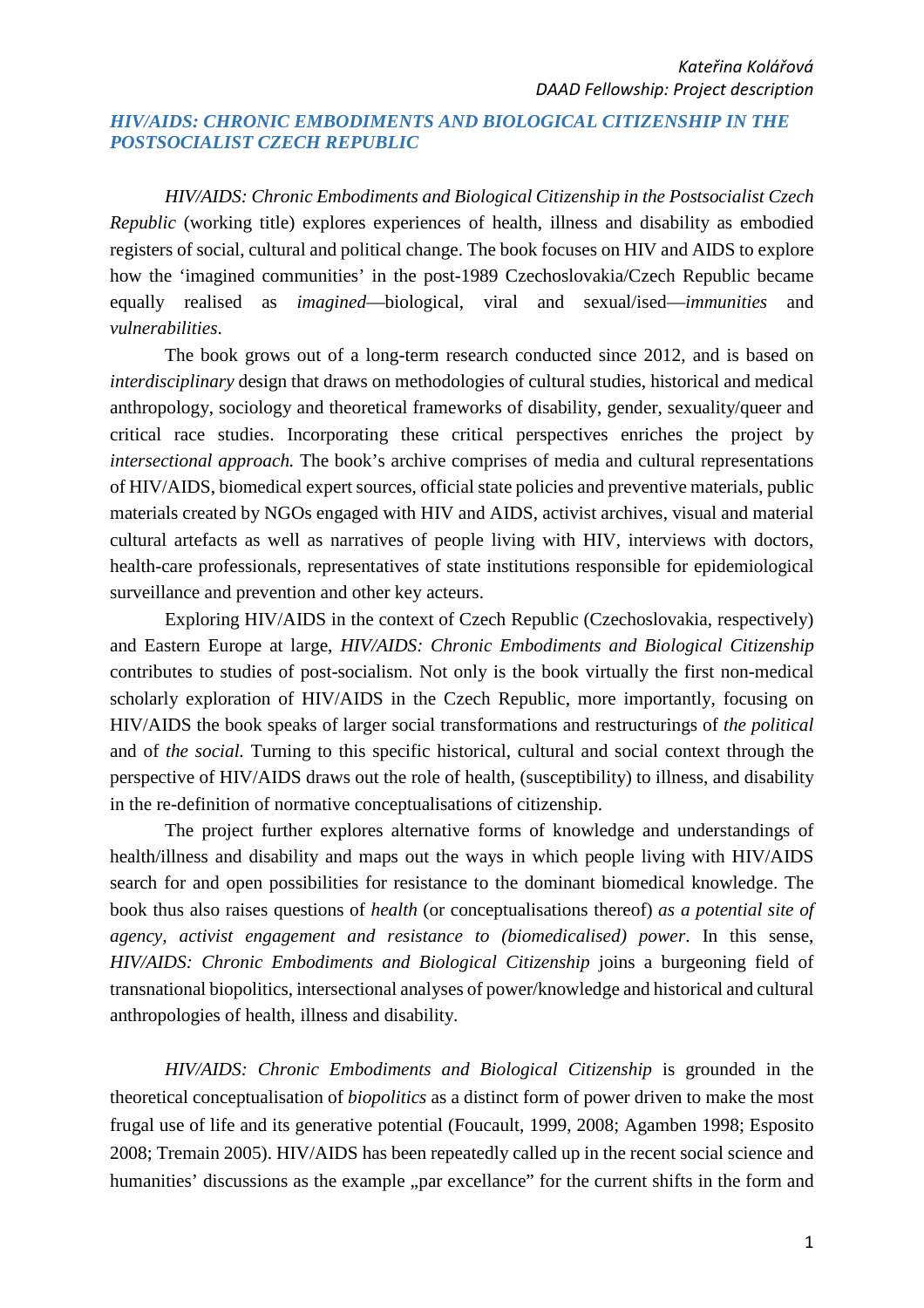scope of modern biopower and neoliberal reformulations of governamentality through politics of risk and privatised/individualised responsibility (cf. Lemke 2007a; 2007b; Beck 1992). Didier Fassin uses AIDS to illustrate paradoxical constructions of , biolegitimacy', i.e. the ways in which our 'bios' may in unexpected ways influence one's chances to forms of survival, for instance through access to international asylum (Fassin 2009; cf. Kolářová 2015). Describing these biopolitical processes, Rose and Novas have famously talked about "biologisation of politics" and coined a concept of *biological citizenship* (2005: 440).

*HIV/AIDS: Chronic Embodiments and Biological Citizenship* builds off of these critical reflections and furthers them by focusing on two specific interstices that run parallel to each other: (*1) the dis/continuities between the regimes of state socialism and the on-set of neoliberalising structures of post-socialism*, and (2) *the dynamic shift of reclassifying HIV from the acute and fatal disease to chronic and manageable disease/disability*. These interconnected dynamic processes give, as this book documents, distinctive shape to forms of biological citizenship of people living with HIV in the Czech Republic post-1989. As I argue, people living with HIV, are being specifically positioned by the discourses of citizenship; the citizenship of the HIV positive person is defined by specific claims (to health care, to social welfare), but as importantly by specific demands, responsibilities and moral economy, the latter most concrely palpable in relation to ethics of sexual relations, safe(r) sex and self-care.

*HIV/AIDS: Chronic Embodiments and Biological Citizenship* thus participates in the timely critical conversations around biopolitical attempts to manage, optimize and even maximize chronic states. Using HIV/AIDS in the post-socialist Czech Republic as a case study, the book interrogates the gendered, sexualized, and racialized discourses of 'healthy chronicity' that presuppose particular forms of access, knowledge, and desire. Further, following the ground-breaking work of Paula Treichler, Cindy Patton, Leo Bersani and other scholars, *HIV/AIDS: Chronic Embodiments and Biological Citizenship* engages with the ways specific conceptualisations of gendered sexuality dominate discourses of HIV/AIDS creating thus gendered and racialized regimes of hypervisibility (gay sex/uality) and invisibility (women, queer women, trans\* people, Roma communities). These regimes of in/visibility then condition to whom preventive care is being directed and whose lives are (not) being protected by HIV prevention.

Working with the concept of 'biological citizenship', *HIV/AIDS: Chronic Embodiments and Biological Citizenship:*

(1) *situates health on the ambivalent and dynamic intersection of disciplinary, governing and self-producing technologies:* As Rose and Novas note, the process of "making up a citizen", includes not only the ways in which persons are conceived and addressed by authorities (such as political authorities, medical professionals, employers or insurance companies) in relation to their health status and "in terms of categories such as the chronically sick, the disabled, the blind, the deaf, the child abuser, the psychopath" (Rose and Novas 2005: 445), but also and as importantly, the process of moulding up a citizen encompasses a process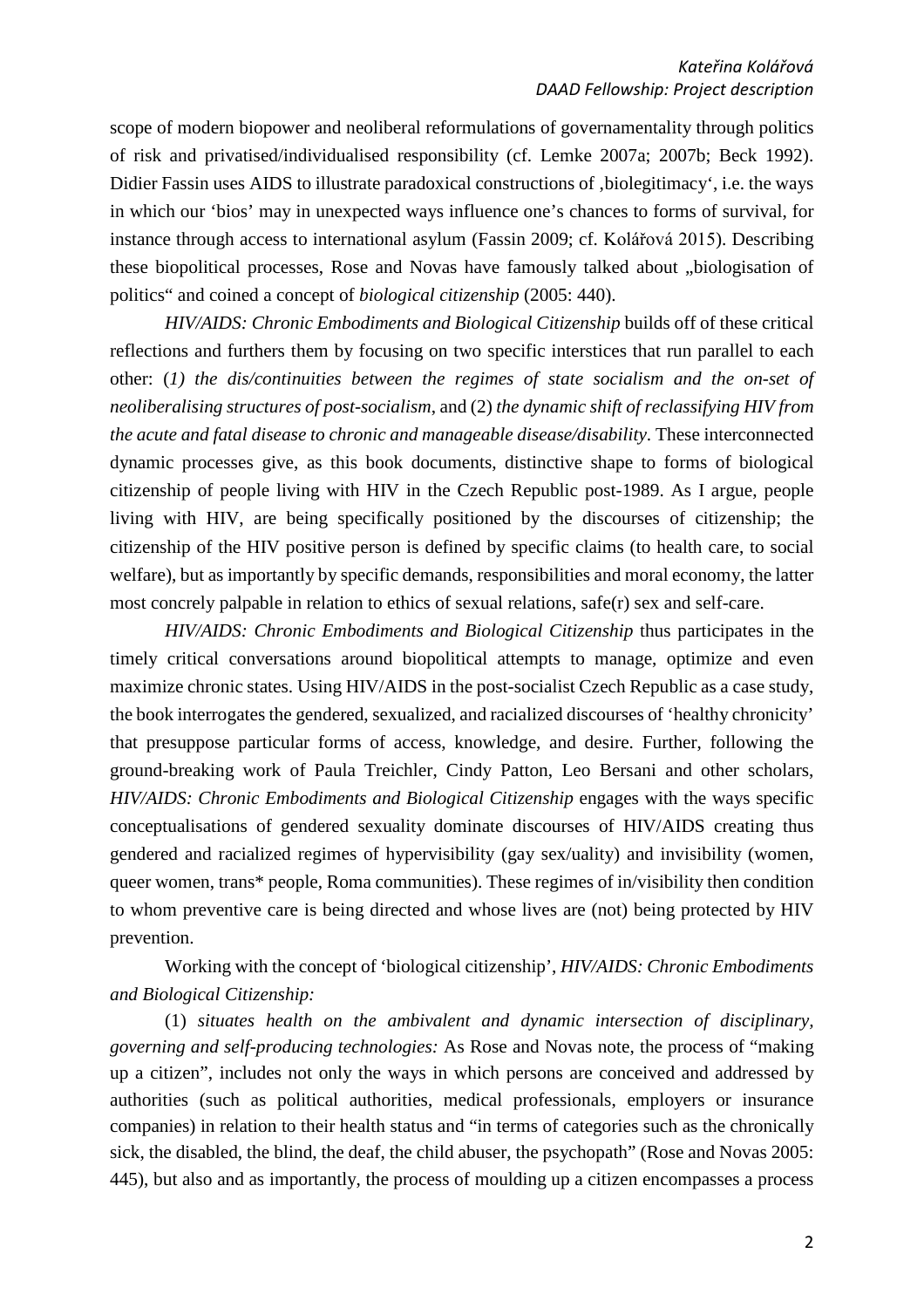through which the subject fashions a distinct relationship to him/herself, or "process of biomedical self-shaping" (ibid: 446).

*HIV/AIDS: Chronic Embodiments and Biological Citizenship* contextualises the individual experiences of HIV positivity against the *understanding of health and healthy population as defined by the health-care, disease control authorities* and other biomedical expert discourses. The book provides an insight into the ways in which the biomedical experts and authorities understand the relationship between the subject and his/her health status, and in particular how they understand the distribution of responsibilities and rights for health between themselves and the individuals—and how these visions get frustrated by HIV/AIDS becoming ", a chronic" disability rather than an acutely fatal disease. However, one of the ambitions of my book is to highlight how discourses of acute disease, epidemics and chronic disability coalesce and create complex and hybrid formations. Indeed, conflicts between the chronic and epidemiological paradigms prove to be one of the crucial sites upon which the outlines of the biological citizenship are negotiated.

*HIV/AIDS: Chronic Embodiments and Biological Citizenship* focuses closely on the ways in which these conflicts play out in the ambivalent biopolitical technologies of governance. First, the book explores the frustrating commingling of the chronic with the epidemiological perspectives in the 'making up of the *chronically infectious* citizen' and its deployement in the regulatory and disciplinary measures of health-care and prevention politics. The book interrogates imaginations of moral economies of sexual cultures and prevention; it explores how cultural imaginations of moral economies position various expert discourses, how they translate into possibility of emerging collectivities of HIV positive people and people with AIDS. And the book also draws out the ways in which the construction of 'chronically infectious' citizen draws on gender, sexuality and race/nationality differentials, produces sharp lines of division in the communities of HIV positive people and thus frustrates the emergence of broader social movement and political agency of HIV positive people and people living with AIDS. On a more pragmatic level, the book also argues and reveals that preventive politics and broader preventive measures are equally frustrated by the ambivalent construction of "chronically infectious" HIV positive *gay men*.

In *Already Dead* (2012), Eric Cazdyn has used the example of HIV to describe what, as he argues, is the new , chronic mode of governance of the modern subject. Two aspects of Cazdyn's concept are troublesome: firstly, he proposes 'the chronic mode' as a universal model of both political and biomedical modi operandi, without discussing the geo-political implications; secondly, he oscures the role of race, gender and sexuality in access to (biomedical) care. *HIV/AIDS: Chronic Embodiments and Biological Citizenship* engages with these shortcomings. It focuses on the specificity of discourses and material practices that define the individually and collectively experienced realities of HIV and AIDS in the context of postsocialist Eastern Europe, the interplay between the local and transnational organisation, the influence of transnational activism and transnational global health policies and institutions.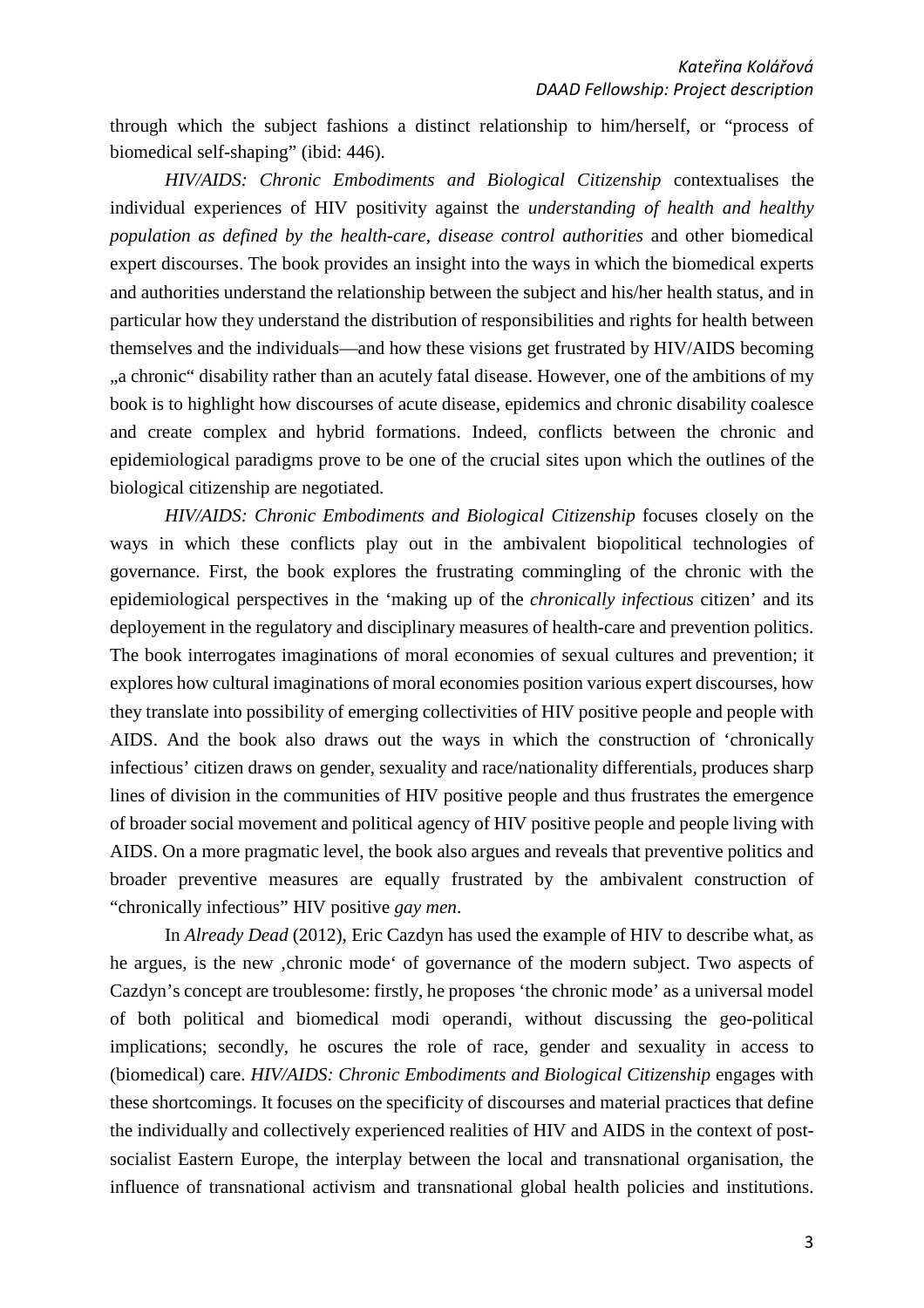Furthermore, *Chronic Embodiments and Biological Citizenship* works intersectionally to illustrate how nationality, race and gender/sexuality condition what 'chronicity' means and how different lives are positioned, valued and included in care, preventive policies and visible in relation to HIV and AIDS.

(2) Indebted to both Foucault and Agamben, the concept of biological citizenship places the citizens' active (or even activist) demands of ,right to health (education)' firmly within not outside—the realm of the politics of life (cf. also Petryna 2002 and her discussion of the Chernobyl disaster). The increased emphasis on an active performance of the biological citizenship further documents how these two aspects of the 'citizen-making process' overlap. The call to active biological citizenship manifests itself in the disciplinary and normative prescriptions defining one's responsibility for one's health as well as in the form of active (and often times activist) role individuals increasingly take to enhance their scientific and in particular biomedical literacy (Rose and Novas 2005).

The book describes the *ways in which subjects relate to themselves through their individual experiences of HIV and the ways in which they make sense of their health and/or disability.* The book thus follows the articulations of subjectivity of the HIV positive people in the context of dynamic and conflictual relationship of the often contradicting biomedical and epidemiological discourses of acute fatal disease and chronic disability*.* Looking for ways in which bio-medical knowledge becomes integrated into the lived materiality of HIV positive (gendered and racialised) bodies, re-appropriated, twisted or even rejected, I am recording the different ways people make sense of their life with HIV and/or AIDS, and how these processes of meaning-making reflect the biopolitical management of life, health and death. The book explores epistemic shifts between 'deadly virus', 'chronic condition' and even 'undetectable status', as they give shape to culturally specific forms of embodiment produced by specific and historically conditioned cultures of knowledge. The reflections over the life with HIV that the book records thus reveal the hybridisation of HIV, where both discourses of fatal disease coalesce with discourses and practices of chronicity, and where discourses of responsibility for both individual and collective health, immunity underwrite the notion of citizenship for people with HIV.

Illustrating the thick codependency and 'hybridity' of HIV/AIDS knowledges as they materialize between the local and the transnational ways of knowing, between the acute and the chronic paradigms, the book challenges notions of a clean epistemic shift and single authoritarian archive of knowledge, foregrounds the hybrid nature of discourses of HIV/AIDS and most importantly the role the lay experts, people with HIV/AIDS, can play in re-negotiating the structures of health care and social support for/of people living with chronic diseases and disabilities.

(3) In laying out the tension between the governing and activising aspects of governance, the concept of biological citizen addresses two distinct levels of its effects*:* the level of *individualizing* and that of *collectivizing* effects: The *individualizing effects* of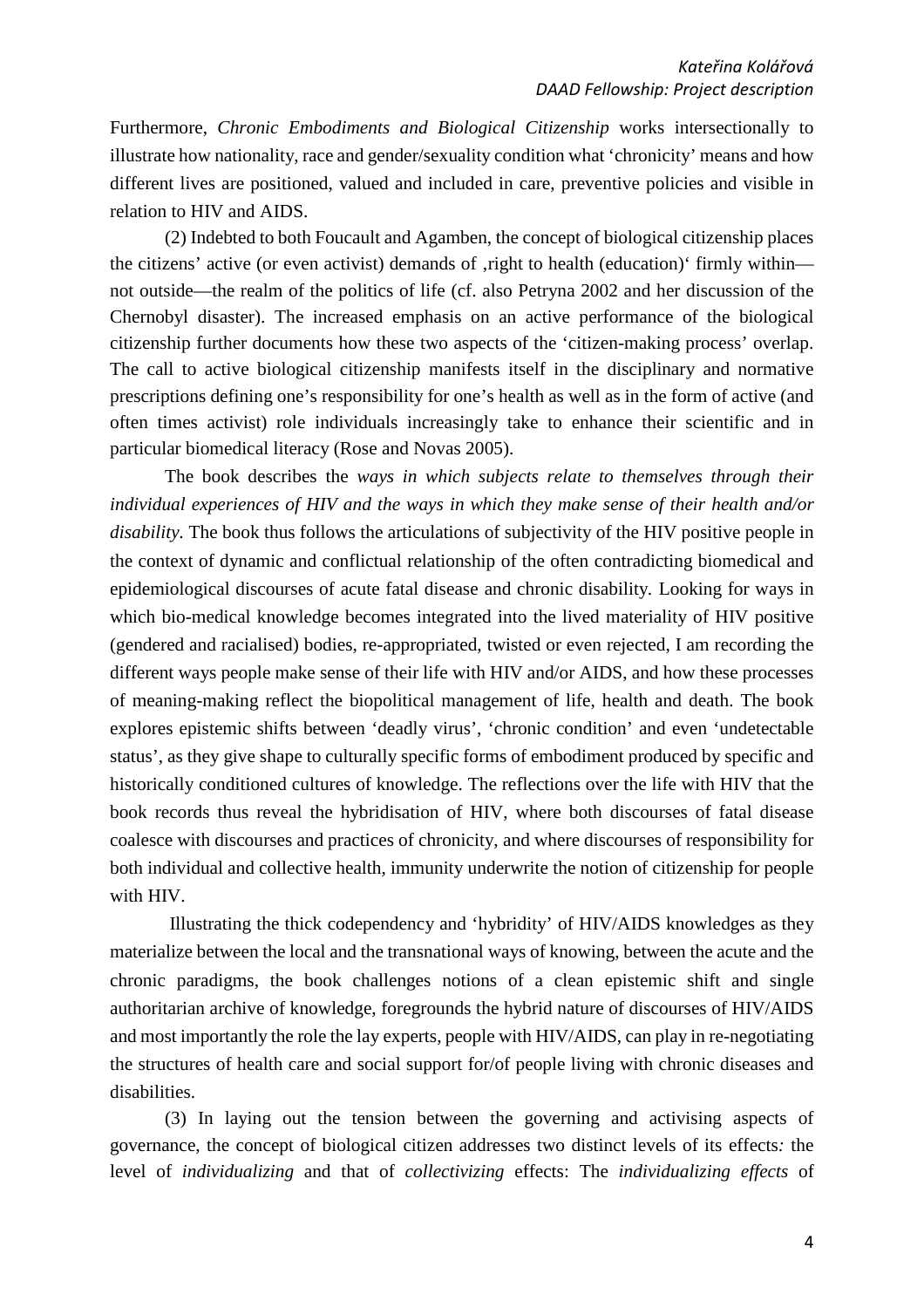biological citizenship describe new "somatic individuals" (Rose 2007) who need to take into account future developments of their bodies and minds. We can speak of individualizing effect of biologically defined citizenship to the extent that it informs the ways in which individuals shape their relationships with themselves through categories of specific health/disease conditions and in terms of knowledge of their "somatic individuality" (Rose 2007: 109-113). Thus this knowledge of one's susceptibility to illness, one's disability becomes integrated into the governmental "regimes of self" and inform the choices the individuals make throughout their life-course. With regards to governance, the individualizing aspect of biological citizenship hence describes "new distinctions between good and bad subjects of ethical choice and biological susceptibility" (Rose 2007: 134).

*The collectivizing moment* of the biological citizenship, on the other hand, conceptualizes new forms of 'biosociality' (Rabinow 1996). As Petryna (2002), Rabinow (1996), Rose (2007), Rose and Novas (2005), Nguyen (2005, 2010), and others show, collectivities organized around biomedical categories and classifications are becoming increasingly important. These communities are created around categories of corporeal vulnerability, (susceptibility to) illnesses, or in general terms around biologically defined and shared identities. Concept of therapeutic citizenship coined by Vinh-Kim Nguyen then illustrates how forms of collectivities emerged around therapeutic practices. A distinctive feature of these biosocial communities and collective identity groups is their *active or even activist stance* towards the medical authorities and official institutions of health care system. They reject the status of mere patients; they engage in various forms of activism ('rights biocitizenship', Rose and Novas 2005) that claims access to better treatment, to health services and most importantly to information that would include alternative knowledge and expertise.

Central to this book-in-progress is to follow and map out the emergence and change through time of the disease/condition specific group/s (in this case related to HIV/AIDS) that serve as a source for (political) identity and agency (Epstein 1995). Epstein (1995) illustrates the existence of such new social movements on the case of AIDS activism and point out its influence on the very definitions of what counts as credibility in biomedicine and relations between doctors and clients. Other authors argued that for instance the so-called antivaccination movement, or rare-disabilities parents-advocacy groups function as examples of such new social movements organized around conception of health, disability and attitudes towards biomedicine. However, not to over-romaticise such movements, I call upon the concept of "political economy of hope" (Novas 2001) to complexly contextualise the forms of activism organized by "patients" in order to gain access to and impact over the world of science, i.e. the expert knowledge. As Rose and Novas explained, the concept of "political economy of hope" "tries to encapsulate the ways in which life itself is increasingly locked into an economy for the generation of wealth, the production of health and vitality, the creation of social norms and values" (Rose and Novas 2005: 452)

## *The importance of the DAAD scholarship for the project*

The DAAD scholarship would be essential to further the transnational aspect of the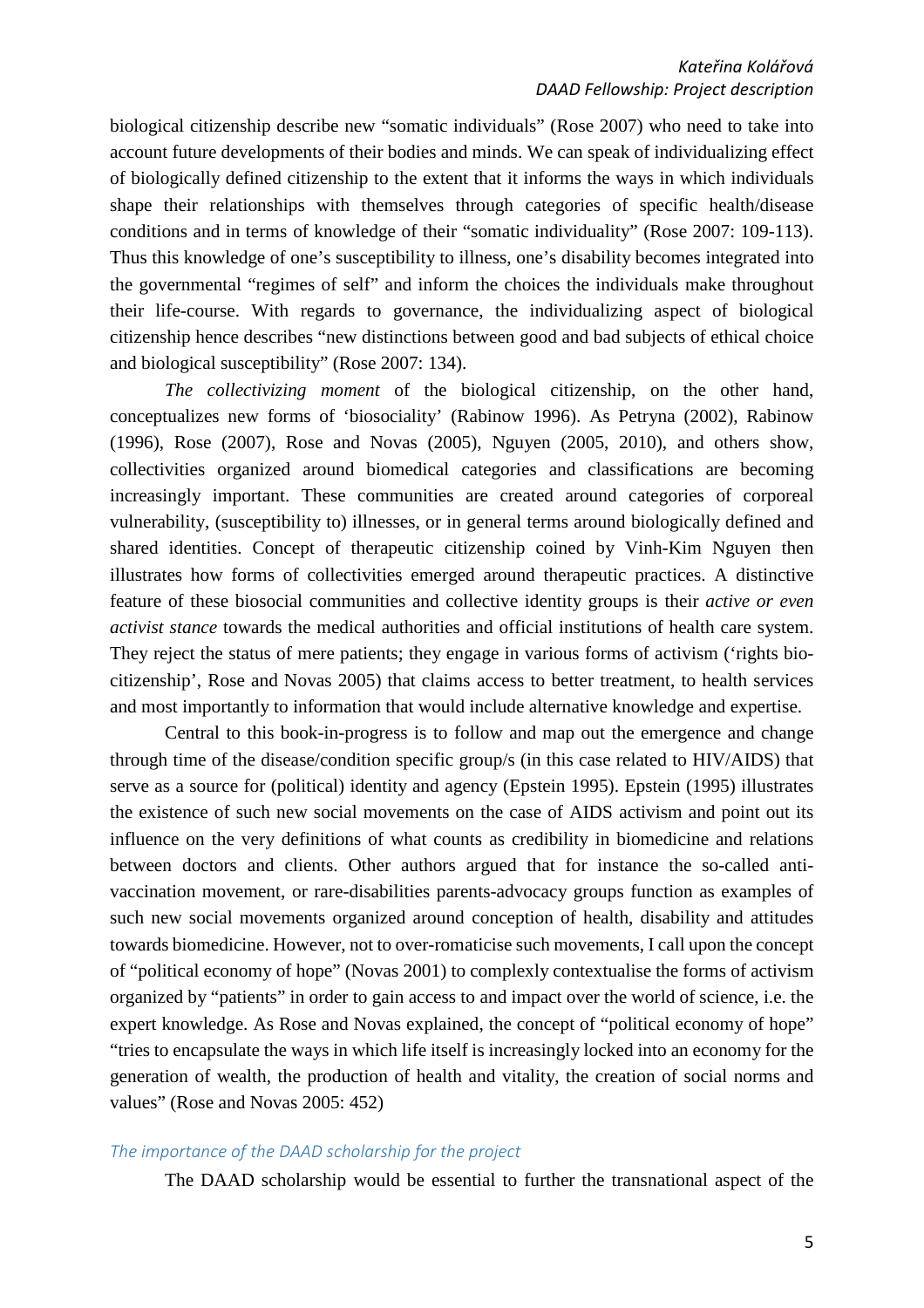research project/book, as well as to extend the international collaborations. Both hosting institutions provide this book project with strong synergy effects. The collaborative ties that I am hoping to build with scholars at *Zentrum für transdisziplinäre Geschlechterstudien* at Humboldt-Universität zu Berlin, and with Prof. Schwarz, Prof. Eckstein, Prof. Waller, Prof. Wiemann from the Department of English and Americans Studies and the junior scholars participating in the DFG-funded Research Training Group *Minor Cosmopolitanisms* at University of Potsdam are essential for this particular book, but also go well beyond it. I have chosen the hosting institutions also with the hope for future collaborations (for instance through the DAAD PPP programmes).

My time at *Zentrum* will be hence organised primarily by collaboration with scholars involved with "Research Center for the Cultural History of Sexuality" (Prof. Andreas Krass), and with the EU project "Disentangling European HIV/AIDS Policies: Activism, Citizenship, and Health" (Prof. Beate Binder). There are many important zones of contact between my own book-in-progress and both projects. For instance, "Research Center for the Cultural History of Sexuality" raises questions of different cultural organization of sexuality, sexual norms and practices as well as sexual counter-cultures, and the change of sexual practices influenced by the regime changes, as well as—more recently—emergence of new social media. These questions carry immense importance to my own research. Further, "Disentangling European HIV/AIDS Policies…" analyses the discourses and practices that make up HIV/AIDS policy worlds in Germany, Poland, Turkey, The UK, and at the European level, and thus will provide my research with valuable comparative context. Moreover, "Disentangling European HIV/AIDS Policies…" and my own work intersect in their explorations of varied claims to citizenship that are moulded by HIV/AIDS policies and discourses. Cooperation with these two research teams carries immense opportunity and would mean a major contribution to quality of my own work. The scope and breadth covered between these three projects is unprecedented and opens possibilities for future scholarly collaborations.

As for the cooperation with the University at Postsdam, apart from continuing the existent cooperation with Prof. Schwarz and her colleagues, I am particularly happy for the invitation to participate in collaboration with junior scholars at the Graduirtenkolleg around issues of embodied ways of performing citizenship in the shifting, complicated and precarious contexts of cosmopolitanisms.

Apart from the theoretical and methodological exchanges and collaborations with my colleagues at the hosting universities, the DAAD support would allow me to speak to various groups of experts active on the field of HIV/AIDS prevention, epidemiological surveillance, health care and transnational organising around HIV and AIDS. This is essential to put the Czech and Eastern European context into comparative perspective. I have also been in touch with several HIV positive people living in Germany, whom I have already interviewed and who are willing to organise contact with other people living with HIV, people active in the local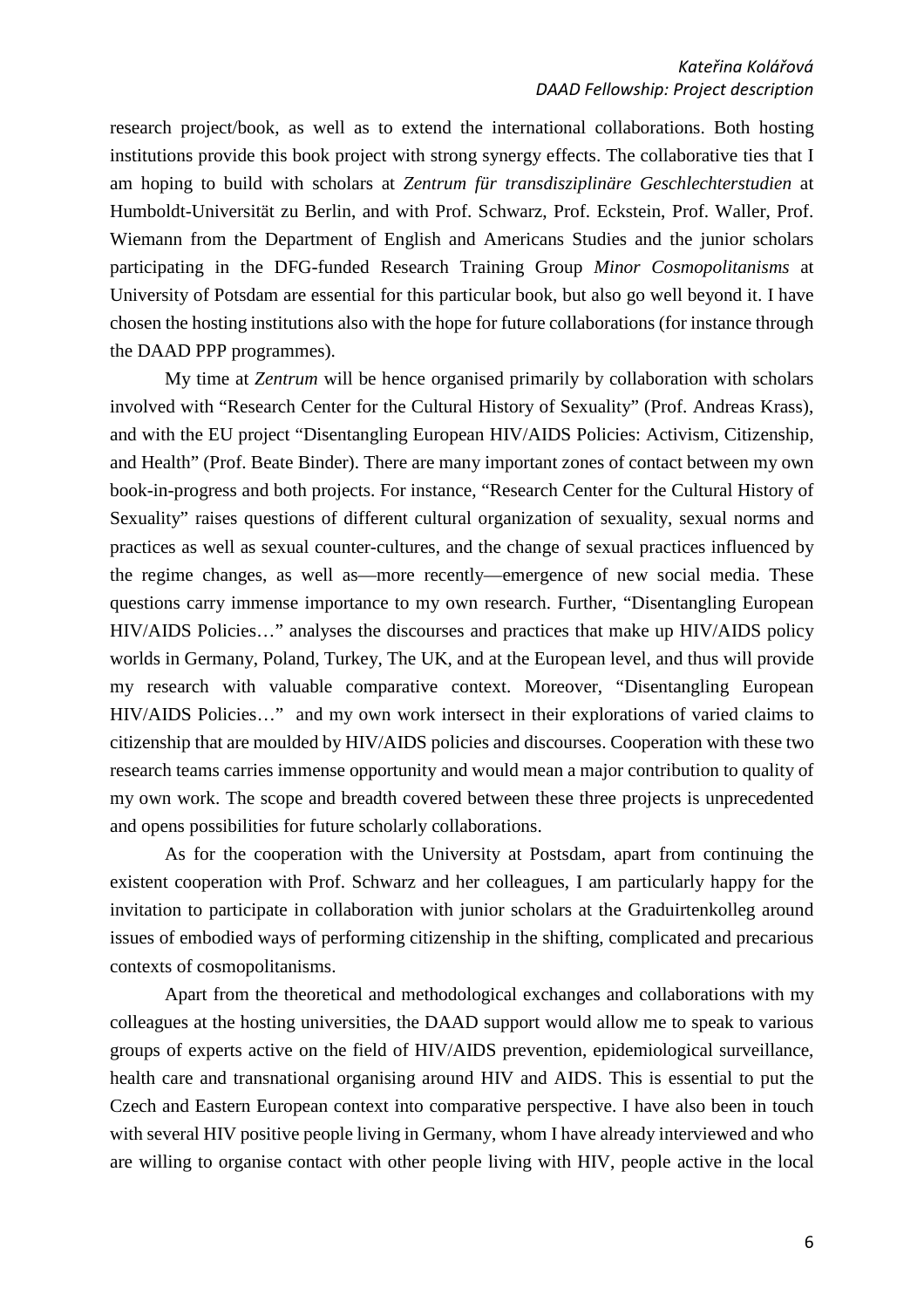HIV organising and activism. These individual experiences with different structures of healthcare (the German and Czech organisation of health care to HIV positive people are vastly different, the Czech being centralised into specialised 7 AIDS centers for the whole country; in Germany, most of the HIV-related health-care is and can be provided by the general practitioners) will be of immense importance to sensitivise my own analysis of health-care provision and the specific effects of the centralised health-care with its legacies of state socialism and specific dynamic of restructuring under present neoliberalising tendencies.

Similarly enlightening and important would be the possibility to get acquainted with the experiences of HIV and AIDS activism, articulation and political impacts of the lay expertise of HIV positive and AIDS 'patients'. Since most of the HIV activism in the Czech Republic is still carried by able-bodied, white and well-situated gay men, the opportunity to talk to and establish a contact with the HIV activism in Germany that is not only more diverse, but is actively and explicitly tackling issues of race, nationality and ethnicity, disability, sexuality, gender and class would be of crucial importance not only for this book, but also for my teaching, community work ad public engagements.

The DAAD support would allow me to finalise and perfect the book manuscript that is essential to my own career advancement and preparing the habilitation file.

## *Broader Research Profile and Public Engagements*

Lastly, I want to situate the project *HIV/AIDS: Chronic Embodiments and Biological Citizenship* against the context of my broader scholarly and outside academia engagements. My research agenda ranges broadly from the transnational history of neoliberalism, socialist and post-socialist studies, to gender and disability history/culture. My work is grounded in cultural studies, medical humanities, disability studies, critical race and ethnic studies, and postcolonial studies.

My second book project, *Violence of Capitalist Rehabilitations: Gender, Sexuality, Disability and Race and Formations of Postsocialist Economies of Belonging and Abandonment* (working title)*,* draws on feminist disability studies to perform a cultural history inquiry into the formations of post-socialist social belonging and its (gendered, racialised and disability) exclusions. This project focuses on the Czechoslovak and Czech context following the fall of state socialism in 1989, however the emphasis my work places on transnational framing and comparative approaches promising to overcome the limitations of methodological nationalism and situate the analysis into broader European cultural histories. To this end, I explore how the discourses, institutions, and practices of citizenship in post-socialist Czech/oslovakia were shaped by the changing geopolitical contexts, the flow of transnational expertise, funding and legislature (in particular with respect to antidiscrimination, diversity and human rights agendas), and by global process of marketization. Mapping out the transnational histories of neoliberal ideologies from critical perspectives of gender history and disability studies, the book explores shifting consensus around principles of social solidarity and cultural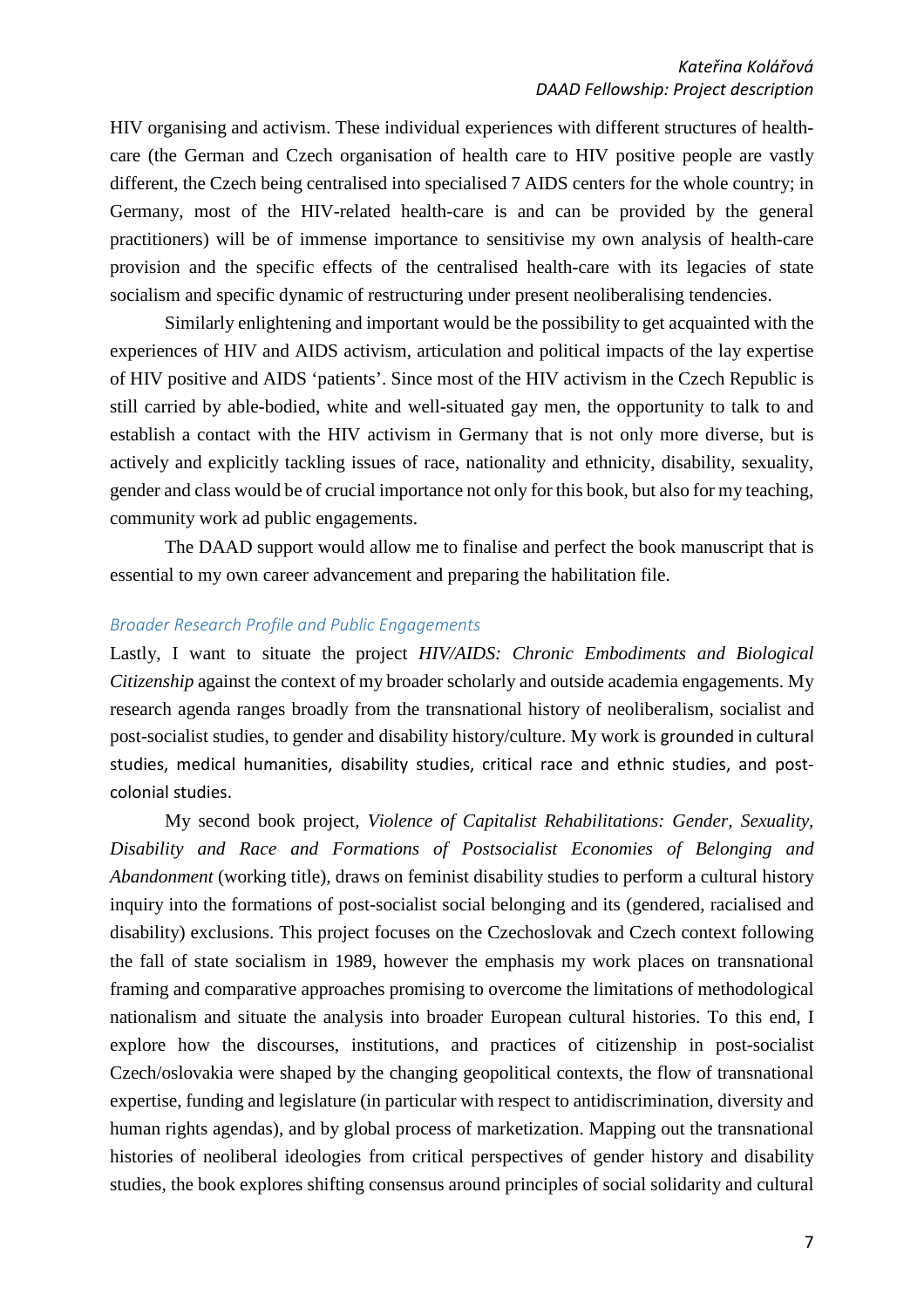cohesion (politics of diversity, inclusion and politics of recognition) in (Eastern) European history. The book lays out how (conflicting) understandings of 'culture' and cultural values function as a resource in negotiating collective identities and in 'emancipatory' struggles of sexual, racialised and disabled communities, and how significations and practices of inclusion, acceptance and tolerance for some coproduce exclusion for others.

Alongside my research and pedagogical commitments, I have been invested in fostering critical dialogues between the academic, activist and public spheres. I believe strongly in the necessity to bridge university spaces with other spheres of civic society. As part of this commitment, I have fostered collaborative relationships with cultural and public institutions, participated on exhibitions, I regularly participate in public talks and discussions both nationally and internationally. For instance, I served as co-curator for the disability arts and culture exhibition *Disabled by Normality* hosted by Gallery for Contemporary Art DOX (Prague, May 23—September 16, 2013), cooperate with the League of Human Rights on a project mapping forced sterilisations of people with intellectual disabilities and am starting a cooperation with Tranzit gallery on a project exploring work of artists with disabilities. I would be honoured to extend the list of these engagement during my stay in collaboration with ZtG, HU Berlin and Universität Potsdam.

## Select Bibliography:

Agamben, G. (1998): *Homo Sacer*. Stanford: Stanford University Press.

Beck, U. (1992): *Risk Society: Towards a New Modernity.* Sage Publications, Newbury Park, Calif;London.

Bersani, L. (1987): "Is the Rectum a Grave?" *October*, 43, pp. 197-222.

Cazdyn, E. (2012): *Already Dead*: *The New Time Of Politics, Culture, And Illness.* Durham : Duke University Press, 2012. Print.

Epstein, S. (1995): "The construction of lay expertise: AIDS activism and the forging of credibility in the reform of clinical trials." *Technology & Human Values* 20(4): 408-437.

Esposito, R. (2008): *Bios. Biopolitics and Philosophy*. Mineapolis: University of Minnesota Press.

Fassin, D. (2009): Another politics of life is possible. *Theory, Culture, Society*, 26(5), pp. 44–60.

Foucault, M. (1999/1976): *The History of Sexuality*. New York: Vintage Books.

Foucault, M. (2006): *Die Geburt der Biopolitik, Geschichte der Gouvernmentalitaet II.* Frankfurt/M.: Suhrkamp

Kolář ová, K. (2009): Diskurs rizika v prevenci AIDS/HIV. *Gender, rovné příležitosti, výzkum.* 10.(1): 16-25

Kolář ová, K. (2015): "Grandpa lives in paradise now': Biological Precarity and Global Economy of Debility", *Feminist Review*, 111(3): 75-87

Lemke, T. (2007a): *Biopolitik zur Einführung.* Hamburg: Junius.

Lemke T. (2007b): *Gouvernementalität und Biopolitik*. Wiesbaden: VS Verlag für

Sozialwissenschaften.